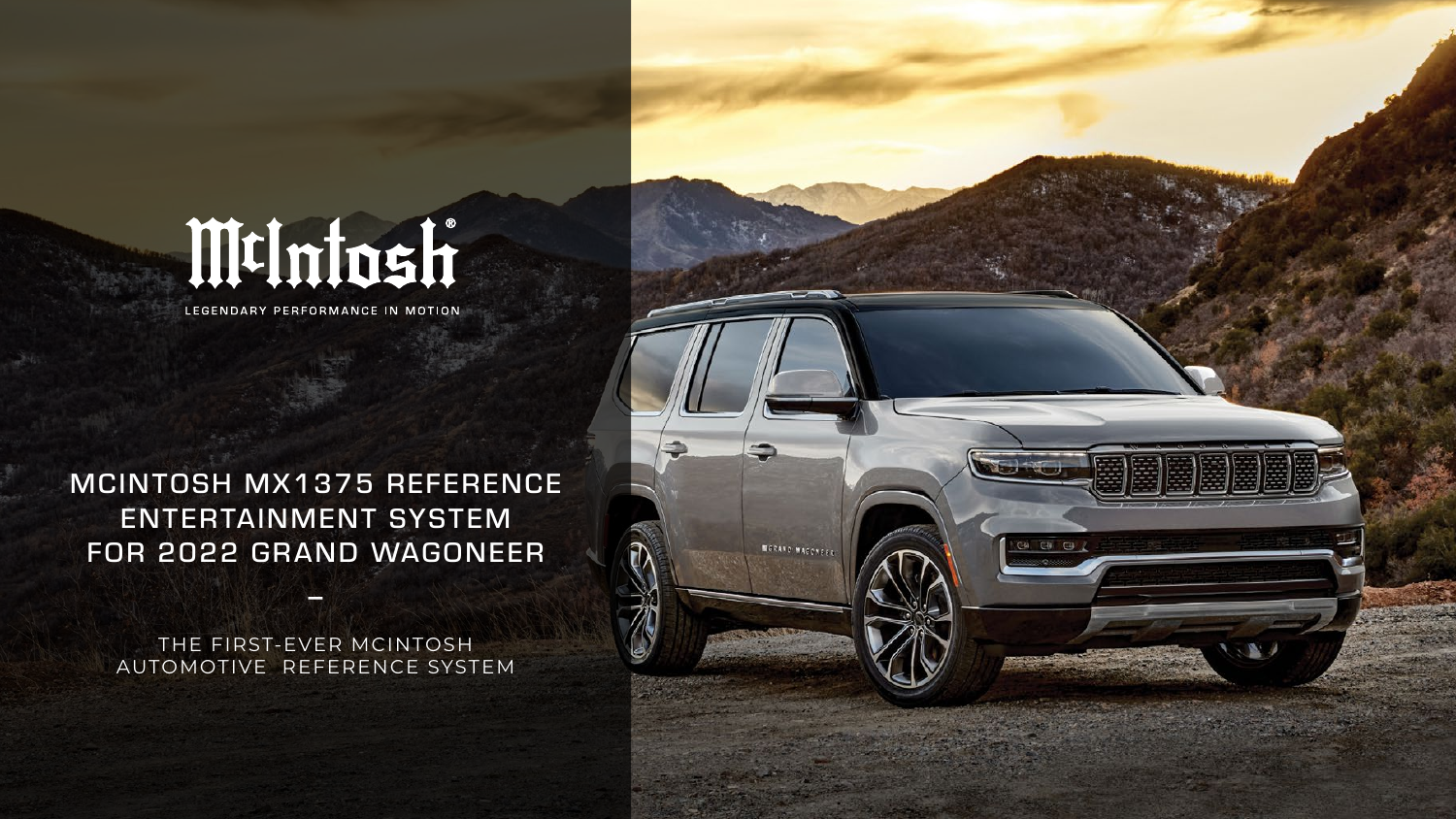THE FIRST-EVER MCINTOSH AUTOMOTIVE REFERENCE SYSTEM

### MCINTOSH ADVANTAGE \_

Audio tuning by McIntosh provides the experience of a live performance, guaranteeing long-term and fatigue-free listening satisfaction.

23 speakers—including one of the highest performing 12-inch subwoofers in the industry—in 16 optimal locations to create an immersive surround sound experience.

Up to 1375 Watts of clean, uninterrupted power delivered through a 24-channel amplifier.

Unique Adaptive 3D Surround Processing uses algorithms based on the music to produce the perfect, custom 3D sonic stage.

Power Guard $^\circledR$  Technology for crystal clear audio at high output levels.

LD/HP<sup>®</sup> (Low Distortion/High Performance) speaker design maintains low distortion performance for clean, crisp sound at all output levels.

Advanced materials and technologies to make components lighter, yet stronger, so speakers deliver remarkable sonic reproduction.

WAGONE

The McIntosh MX1375 Reference Entertainment System is meticulously designed and engineered to create a truly immersive audio experience within the Grand Wagoneer and bring reference quality sound to the road.

#### **AVAILABLE EXCLUSIVELY IN THE GRAND WAGONEER.**



LEGENDARY PERFORMANCE IN MOTH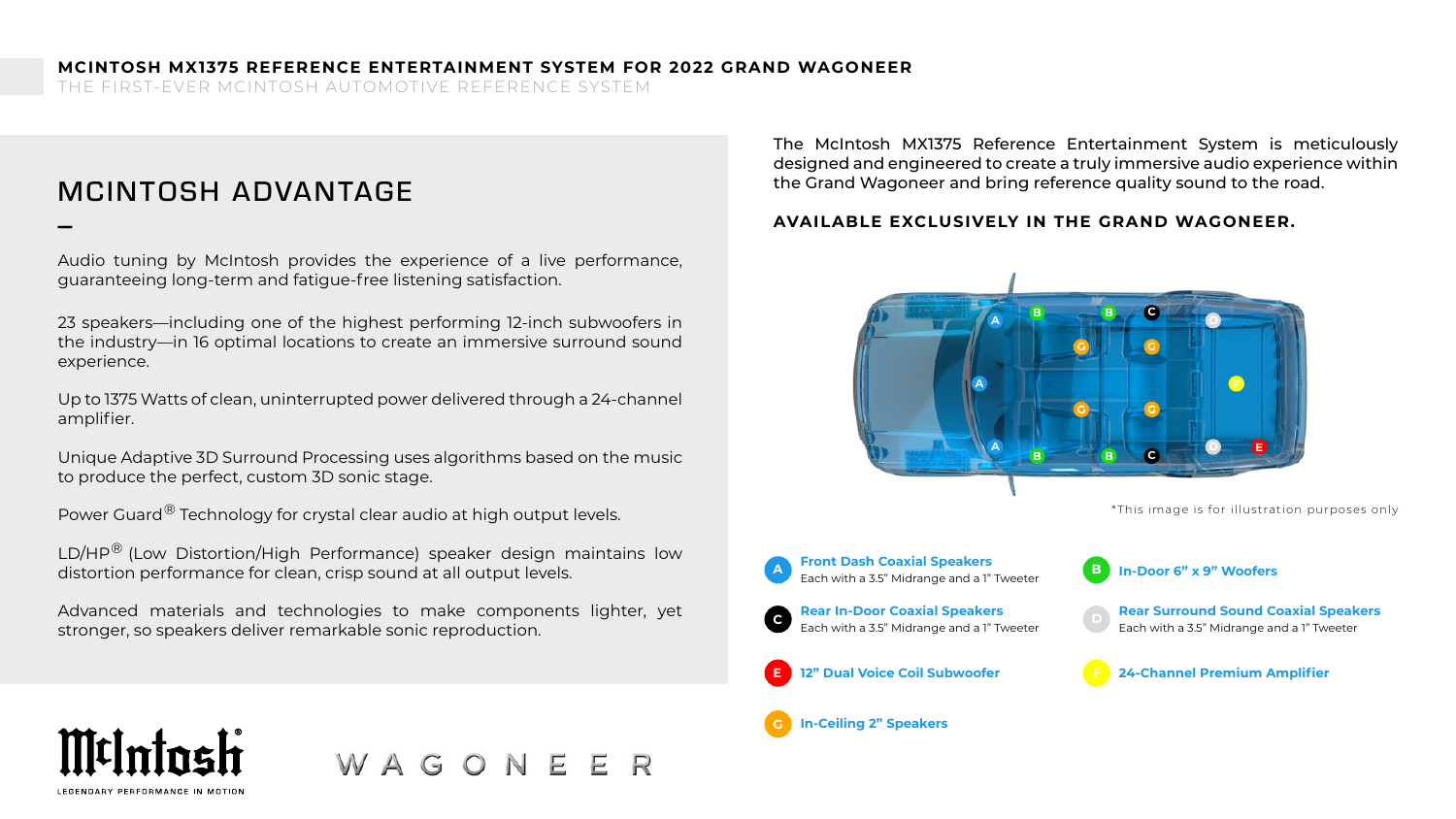THE FIRST-EVER MCINTOSH AUTOMOTIVE REFERENCE SYSTEM



## **BRAND** PHILOSOPHY \_

McIntosh has a long and iconic history of creating the ultimate entertainment experience for discriminating listeners around world. The brand's core philosophy is to deliver consistent and distortion free audio reproduction of the highest quality in any environment. McIntosh wants listeners to do more than just hear the music; we want you to live it and experience it. Just the way the artist intended.



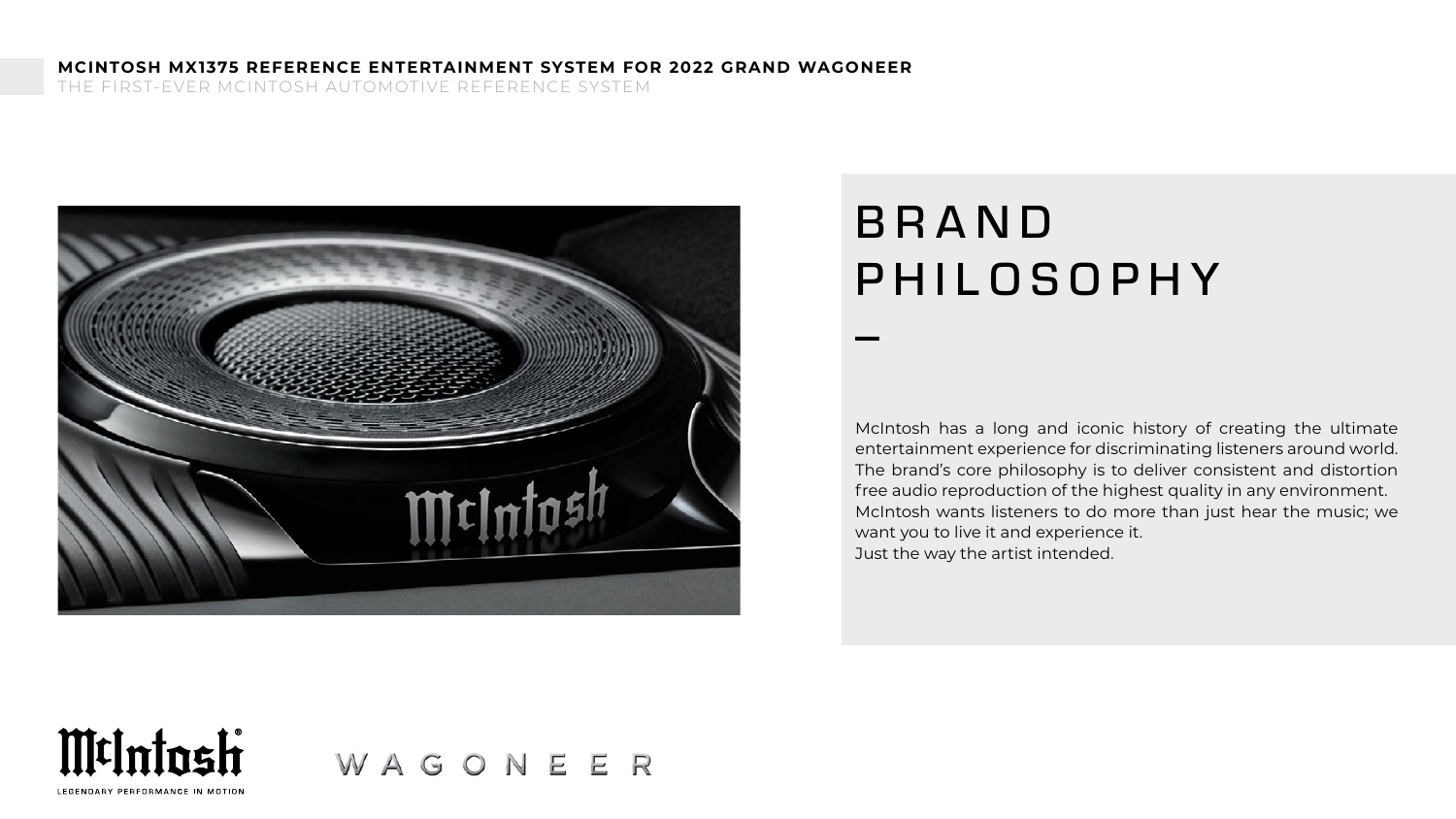THE FIRST-EVER MCINTOSH AUTOMOTIVE REFERENCE SYSTEM



## **SOUND SIGNATURE** \_

The McIntosh MX1375 Reference System brings reference quality sound to the Grand Wagoneer. Adaptive 3D Surround Processing uses algorithms to "adapt" to the source material and add just the right amount of reverb effect only to the audio signals that need it. This innovative technology creates a customized and amazingly realistic sense of space. Together with McIntosh's patented Power Guard $^{\circledR}$  technology and LD/HP $^{\circledR}$  speaker design, it's like having an audiophile quality McIntosh home audio system in your Grand Wagoneer.



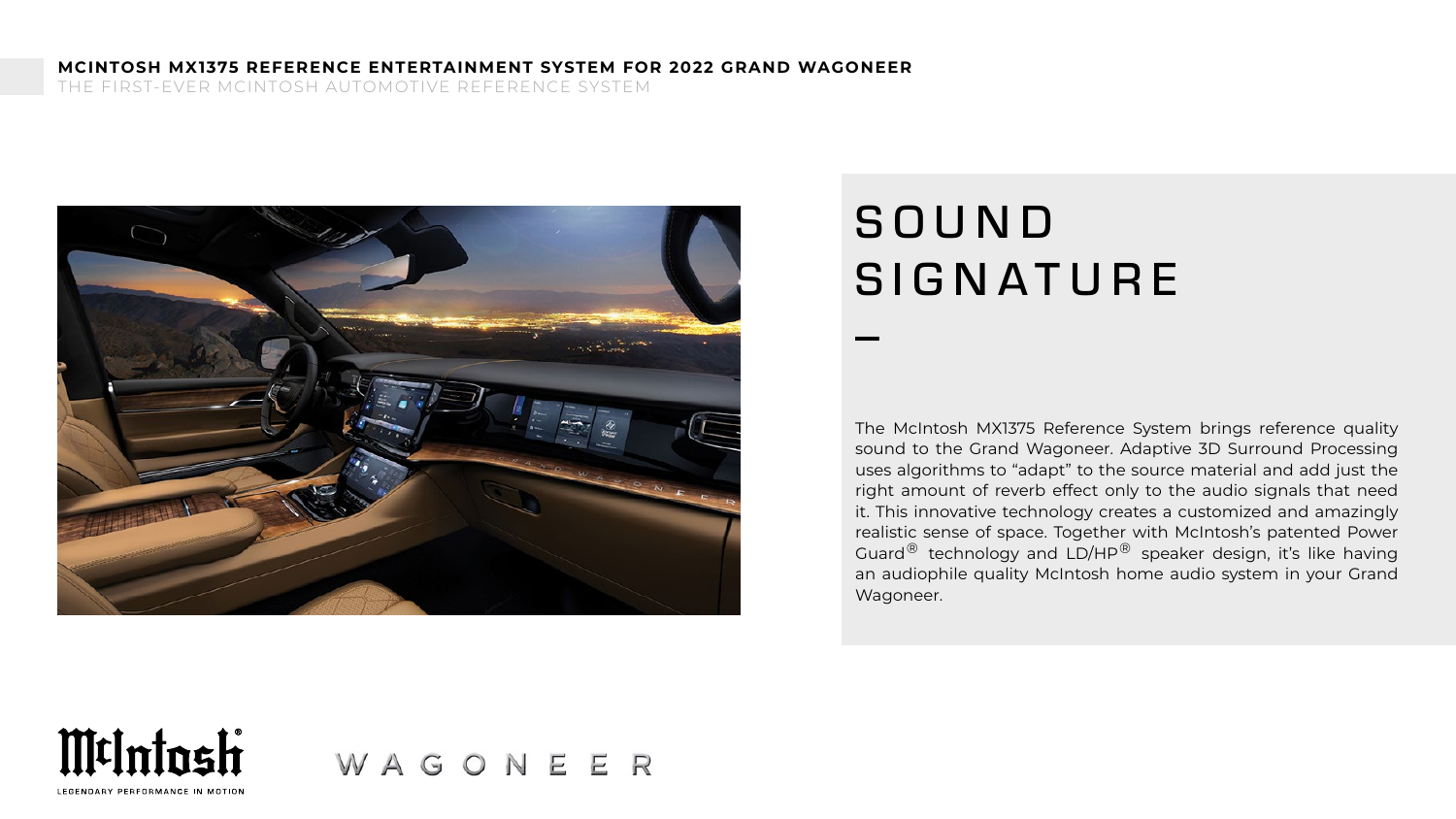THE FIRST-EVER MCINTOSH AUTOMOTIVE REFERENCE SYSTEM



## **LEGENDARY** PARTNERSHIP \_

Two American icons—McIntosh and Wagoneer—have partnered for the first time to redefine the luxury SUV space with an extraordinary listening experience designed specifically for the open road. With a shared heritage of outstanding quality and exacting standards, the two prestigious brands worked harmoniously to recreate McIntosh's world-famous signature sound within the Ultra-Premium Grand Wagoneer. The result is an immersive acoustic experience that doesn't just sound sensational but transports you to your favorite concert hall.



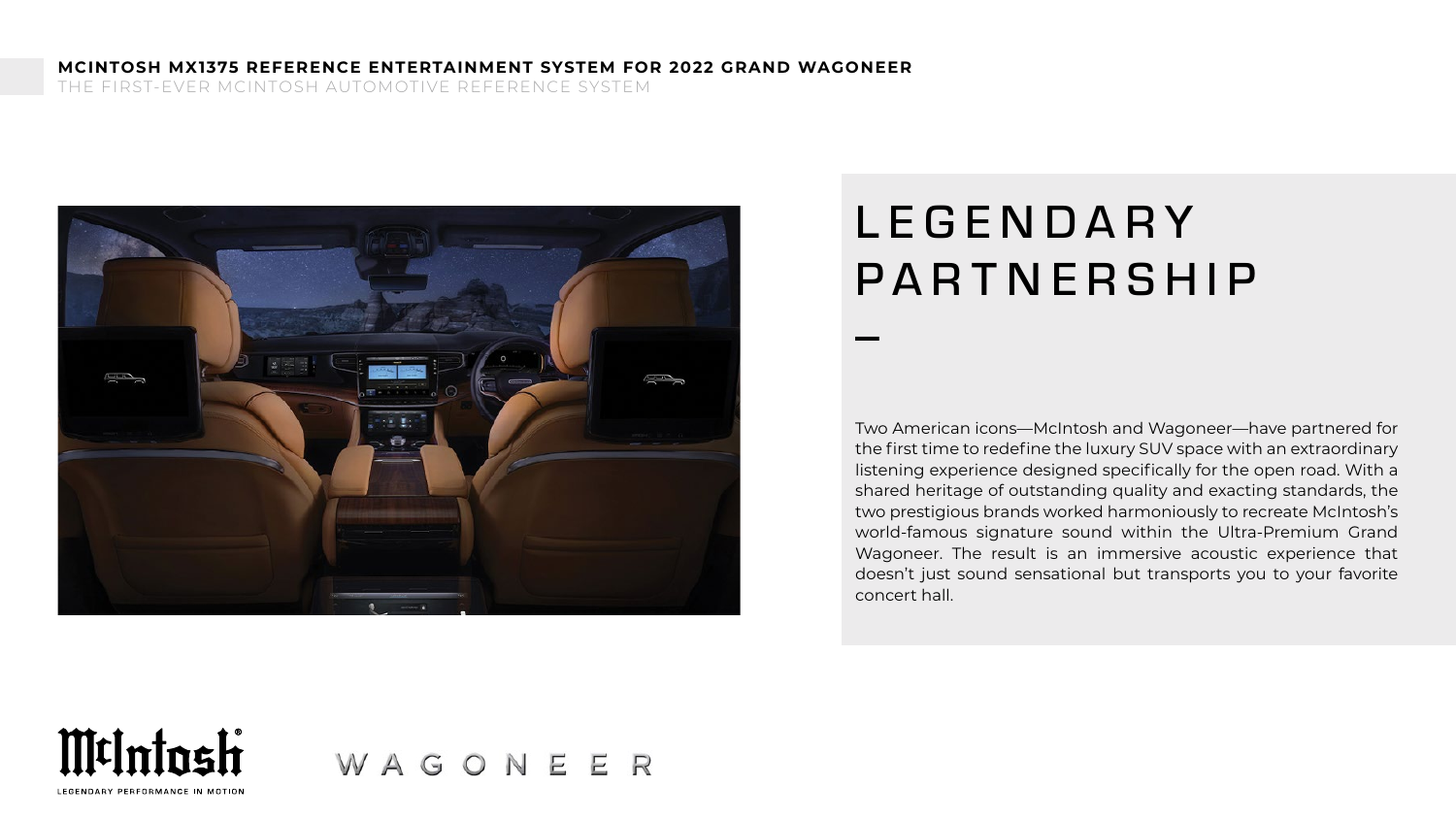THE FIRST-EVER MCINTOSH AUTOMOTIVE REFERENCE SYSTEM



# I C O N I C DESIGN \_

The MX1375 Entertainment System incorporates several iconic styling cues from luxury McIntosh home audio systems into the artisanal cabin of the Grand Wagoneer. The beloved blue meters and metal ridged control knobs highlight the information display, while aluminum speaker frames and illuminated McIntosh logos carry the spirit of the legendary audio brand throughout the vehicle's luxurious interior.